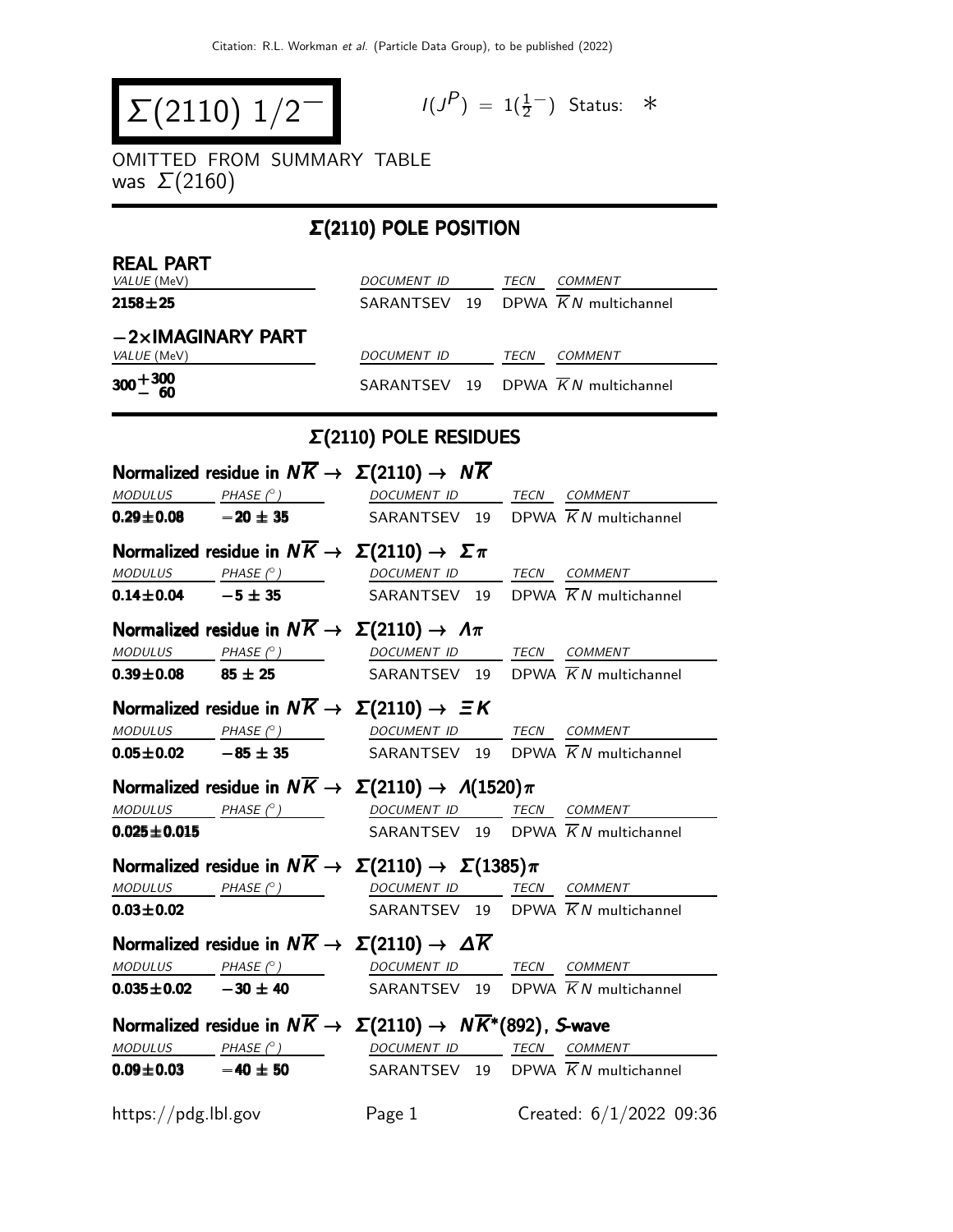|                 |            | Normalized residue in $N\overline{K} \to \Sigma(2110) \to N\overline{K}^*(892)$ , D-wave |  |
|-----------------|------------|------------------------------------------------------------------------------------------|--|
| <i>MODULUS</i>  | PHASE (° ) | DOCUMENT ID TECN COMMENT                                                                 |  |
| $0.04 \pm 0.03$ |            | SARANTSEV 19 DPWA KN multichannel                                                        |  |

# Σ(2110) MASS

| <i>VALUE</i> (MeV) | DOCUMENT ID                                                   |  | <i>TFCN</i> | COMMENT                           |  |
|--------------------|---------------------------------------------------------------|--|-------------|-----------------------------------|--|
|                    | $2105 \pm 50$ OUR AVERAGE Error includes scale factor of 3.4. |  |             |                                   |  |
| $2165 \pm 23$      |                                                               |  |             | SARANTSEV 19 DPWA KN multichannel |  |
| $2060 + 20$        | 7HANG                                                         |  |             | 13A DPWA KN multichannel          |  |

#### Σ(2110) WIDTH

| <i>VALUE</i> (MeV)             | DOCUMENT ID |  | TECN | <i>COMMENT</i>                                 |
|--------------------------------|-------------|--|------|------------------------------------------------|
| $313^{+120}_{-50}$ OUR AVERAGE |             |  |      |                                                |
| $320 + \frac{300}{60}$         |             |  |      | SARANTSEV 19 DPWA $\overline{K}N$ multichannel |
| $300 + 134$                    | 7HANG       |  |      | 13A DPWA K N multichannel                      |

## Σ(2110) DECAY MODES

|                             | Mode                                                          | Fraction $(\Gamma_i/\Gamma)$ |
|-----------------------------|---------------------------------------------------------------|------------------------------|
| $\Gamma_1$                  | ΝK                                                            | $(29 \pm 7) \%$              |
| $\Gamma_2 \quad \Sigma \pi$ |                                                               | $(7.0 \pm 2.0)\%$            |
| $\Gamma_3$ $\Lambda \pi$    |                                                               | $(54 \pm 12)^{\frac{1}{2}}$  |
|                             | $\Gamma_4$ $N\overline{K}$ <sup>*</sup> (892), <i>S</i> -wave | $(3.0 \pm 1.0)\%$            |
|                             | $\Gamma_5$ $N\overline{K}$ <sup>*</sup> (892), <i>D</i> -wave |                              |

## Σ(2110) BRANCHING RATIOS

| $\Gamma(N\overline{K})/\Gamma_{\rm total}$                        |                    |    |      |                                   | $\mathsf{\Gamma}_1/\mathsf{\Gamma}$ |
|-------------------------------------------------------------------|--------------------|----|------|-----------------------------------|-------------------------------------|
| <b>VALUE</b>                                                      | DOCUMENT ID        |    | TECN | <b>COMMENT</b>                    |                                     |
| $0.29 \pm 0.07$                                                   | SARANTSEV          | 19 |      | DPWA $\overline{K}N$ multichannel |                                     |
| $\Gamma(\Sigma \pi)/\Gamma_{\rm total}$                           |                    |    |      |                                   | $\Gamma_2/\Gamma$                   |
| <b>VALUE</b>                                                      | DOCUMENT ID        |    | TECN | <b>COMMENT</b>                    |                                     |
| $0.07 \pm 0.02$                                                   | SARANTSEV          | 19 |      | DPWA $\overline{K}N$ multichannel |                                     |
| $\Gamma(\Lambda \pi)/\Gamma_{\rm total}$                          |                    |    |      |                                   | $\Gamma_3/\Gamma$                   |
| <b>VALUE</b>                                                      | <b>DOCUMENT ID</b> |    | TECN | <b>COMMENT</b>                    |                                     |
| $0.54 \pm 0.12$                                                   | SARANTSEV          | 19 |      | DPWA $\overline{K}N$ multichannel |                                     |
| $\Gamma(N\overline{K}^*(892))$ , S-wave)/ $\Gamma_{\text{total}}$ |                    |    |      |                                   | $\Gamma_4/\Gamma$                   |
| VALUE                                                             | DOCUMENT ID        |    | TECN | <b>COMMENT</b>                    |                                     |
| $0.03 \pm 0.01$                                                   | SARANTSEV          | 19 |      | DPWA $\overline{K}N$ multichannel |                                     |